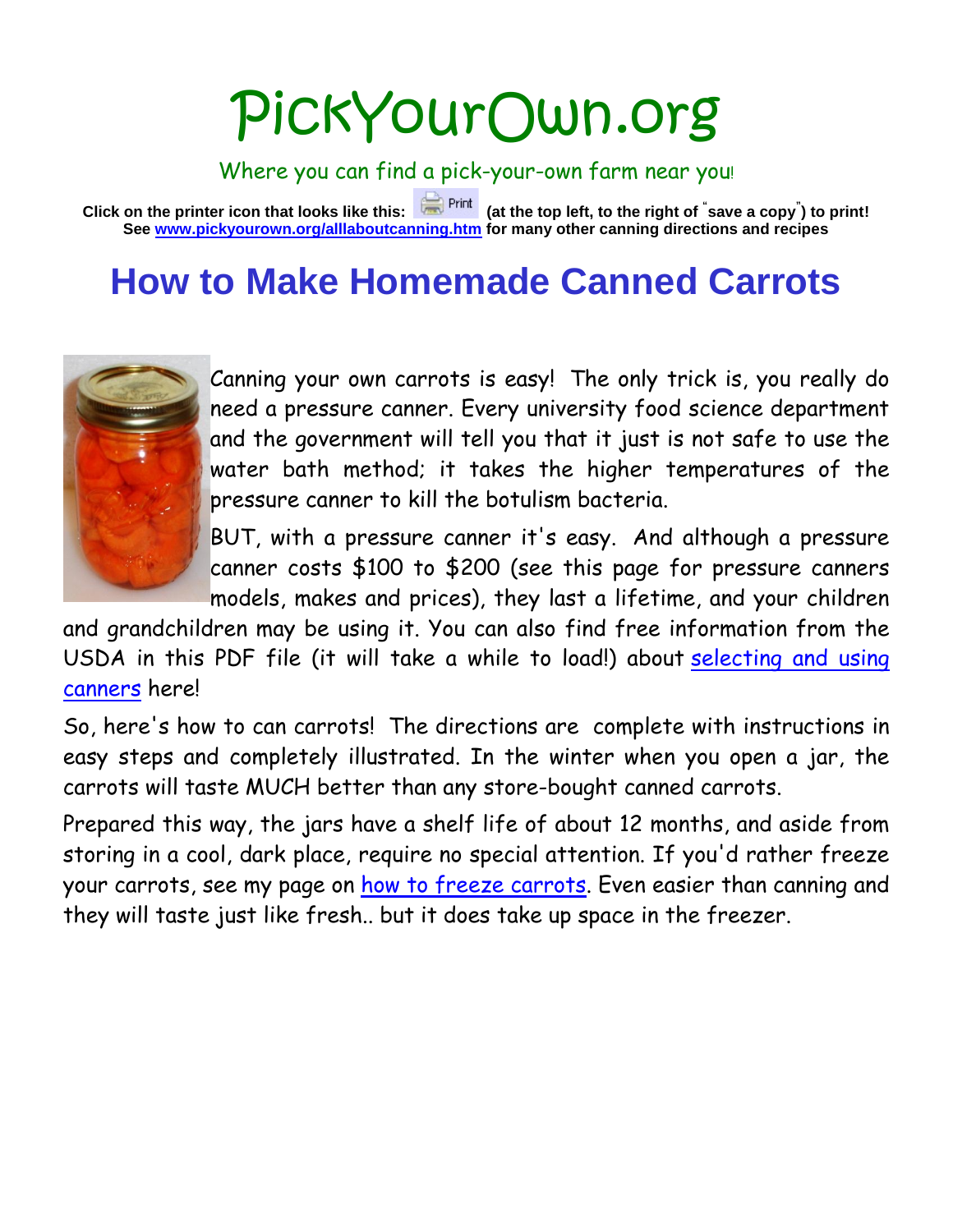## **Directions for Making Canned Carrots**

#### **Using the Hot Pack Method With a Pressure Canner**

#### **Ingredients**

- Carrots (see step 1)
- Salt (optional I don't use any)

#### **Equipment**

- Jar grabber (to pick up the hot jars)
- Jar funnel (\$2 at mall kitchen stores and local "big box" stores, but it's usually cheaper online from our affiliates)
- At least 1 large pot
- Large spoons and ladles
- Ball jars (Publix, Kroger, other grocery stores and some "big box" stores carry them - about \$8 per dozen quart jars including the lids and rings)
- 1 Pressure Canner (a large pressure pot with a lifting rack to sanitize the jars after filling (about \$75 to \$200 at mall kitchen stores and "big box" stores, but it is cheaper online; [see this page for more information\)](http://www.pickyourown.org/pressurecanners.htm). For low acid foods (most vegetables, you can't use an open water bath canner, it has to be a pressure canner to get the high temperatures to kill the bacteria. If you plan on canning every year, they're worth the investment.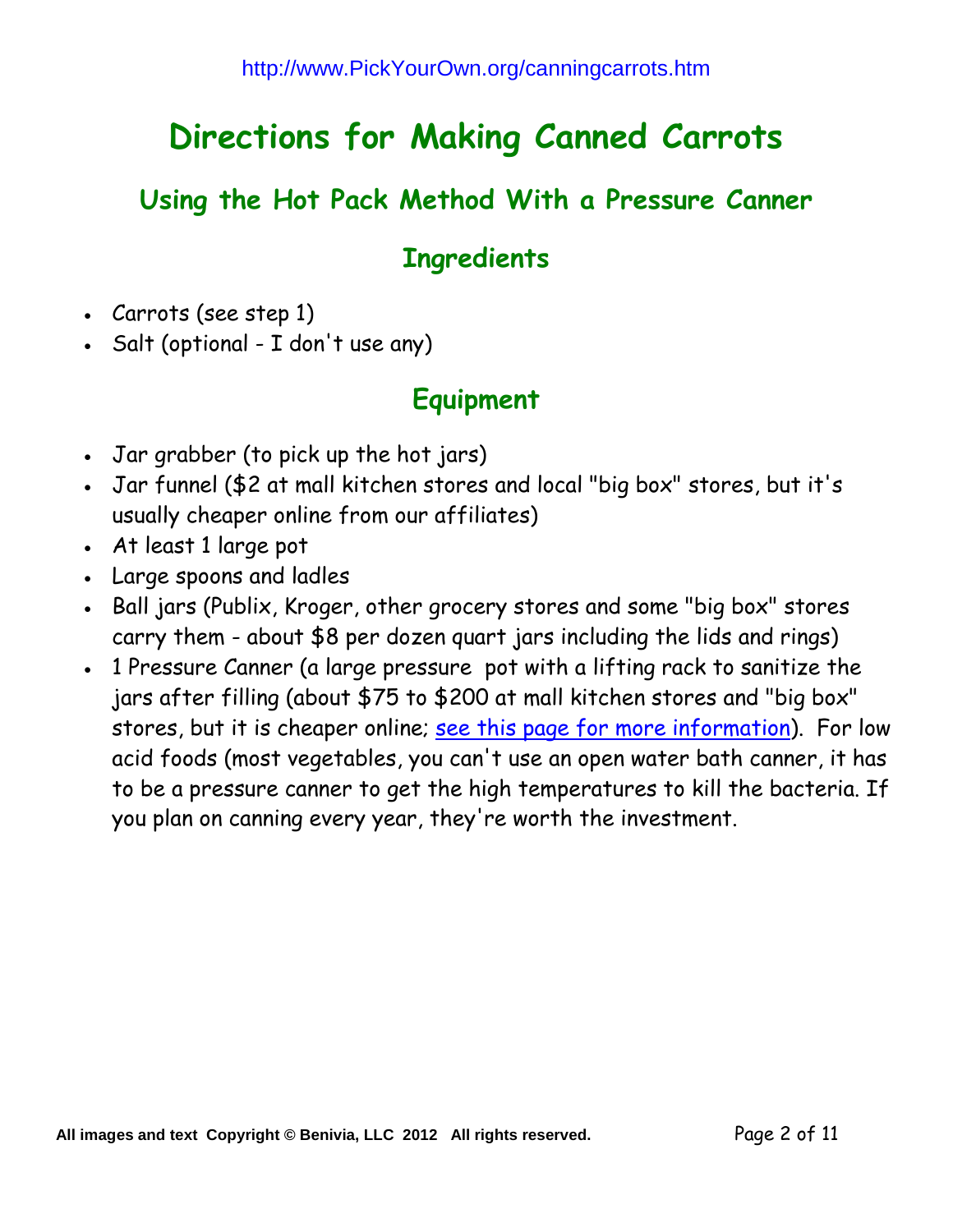# **Recipe and Directions**

#### **Step 1 - Selecting the carrots**

The most important step! You need carrots that are FRESH and crisp. Limp, old carrots will make nasty tasting canned carrots. Guests will probably throw them at you.. Select filled but tender, firm, crisp carrots. Remove and discard any soft, diseased, or spotted carrots. Select small carrots, preferably 1 inch to 1 and  $\frac{1}{4}$ -



inch in diameter. Larger carrots are often too fibrous and tough.

#### **How many carrots and where to get them**

You can grow your own, pick your own, or buy them at the grocery store. An average of 17.5 pounds (without tops) is needed per canner load of 7 quarts. An average of 11 pounds is needed per canner load of 9 pints. A bushel (without the tops) weighs about 50 pounds and yields 17 to 25 quarts jars ; an average of 2.5 pounds per quart.

**Step 2 - Prepare the jars and pressure canner**

# **Wash the jars and lids**

This is a good time to get the jars ready! The dishwasher is fine for the jars; especially if it has a "sanitize" cycle. Otherwise put the jars in boiling water for 10 minutes. I just put the lids in a small pot



All images and text Copyright © Benivia, LLC 2012 All rights reserved. Page 3 of 11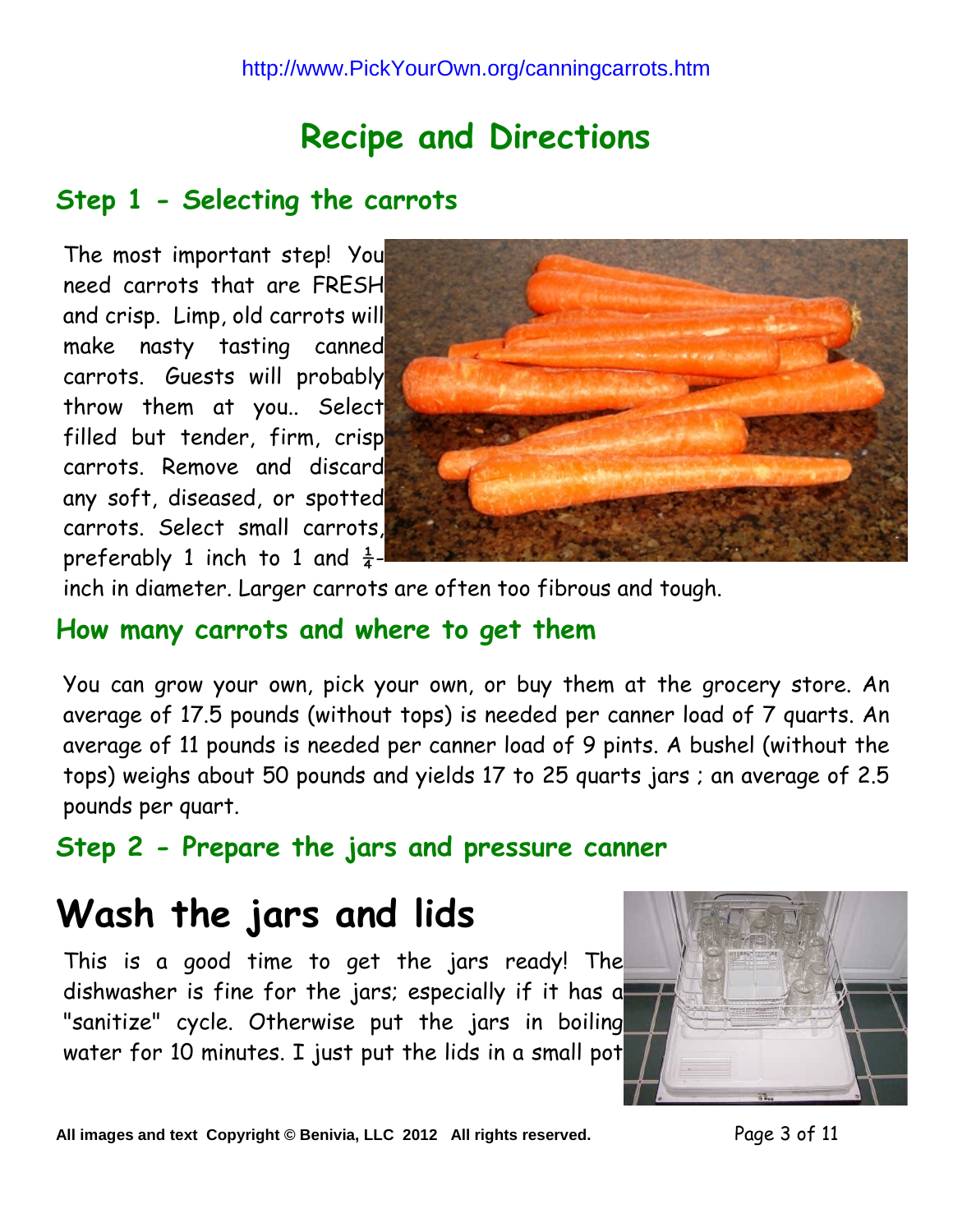#### http://www.PickYourOwn.org/canningcarrots.htm

of almost boiling water for 5 minutes, and use the magnetic "lid lifter wand" (available from target, other big box stores, and often grocery stores; and available online - see this page) to pull them out.

## **Get a large pot of water boiling**



**We will use this water to pour over the carrots** and fill each jar with liquid, after we've packed them full of carrots. I use the largest pot I have, so that there is plenty of clean, boiling water ready when I need it.

## **Get the pressure canner heating up**

Rinse out your pressure canner, put the rack plate in the bottom, and fill it to a depth of 4 inches with hot tap water. (of course, follow the instruction that came with the canner, if they are different). Put it on the stove over low heat, with the lid OFF of it, just to get it heating up for later on.

#### **Step 3 -Wash the carrots!**

I'm sure you can figure out how to rinse the carrots in plain cold or lukewarm water.

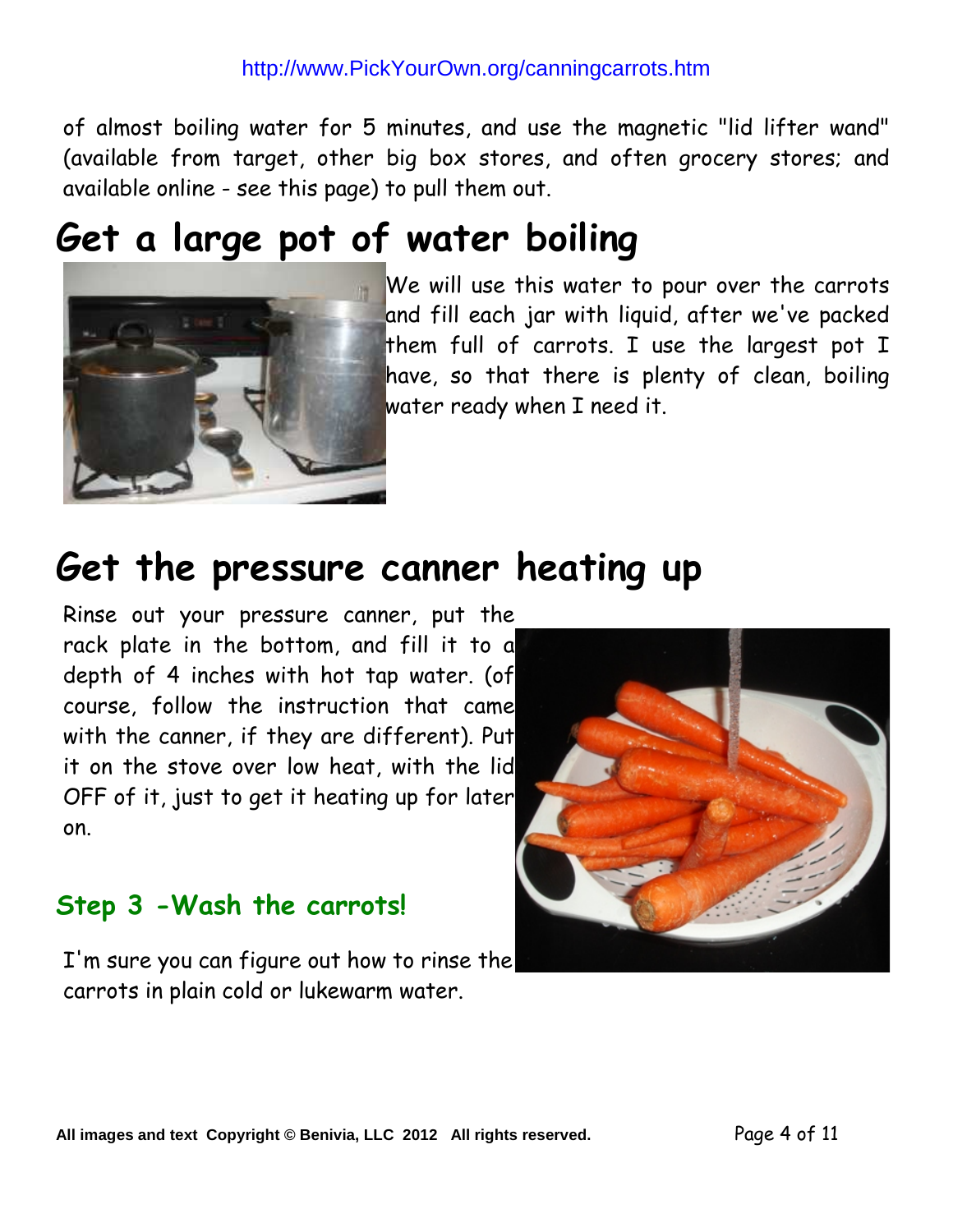## **Step 4 - Peel the carrots, trim the ends and cut into smaller pieces**

A vegetable peeler works great! Then just take a sharp knife and cut of both ends (about 1/4 of an inch, or half the width of an average woman's little finger). Then cut them into pieces of the size you prefer; either crosswise 1/8 thick slices, or lengthwise.

Of course, if your prefer Julianne cut carrots, you can cut the carrots lengthwise in thin strips instead.







**All images and text Copyright © Benivia, LLC 2012 All rights reserved.** Page 5 of 11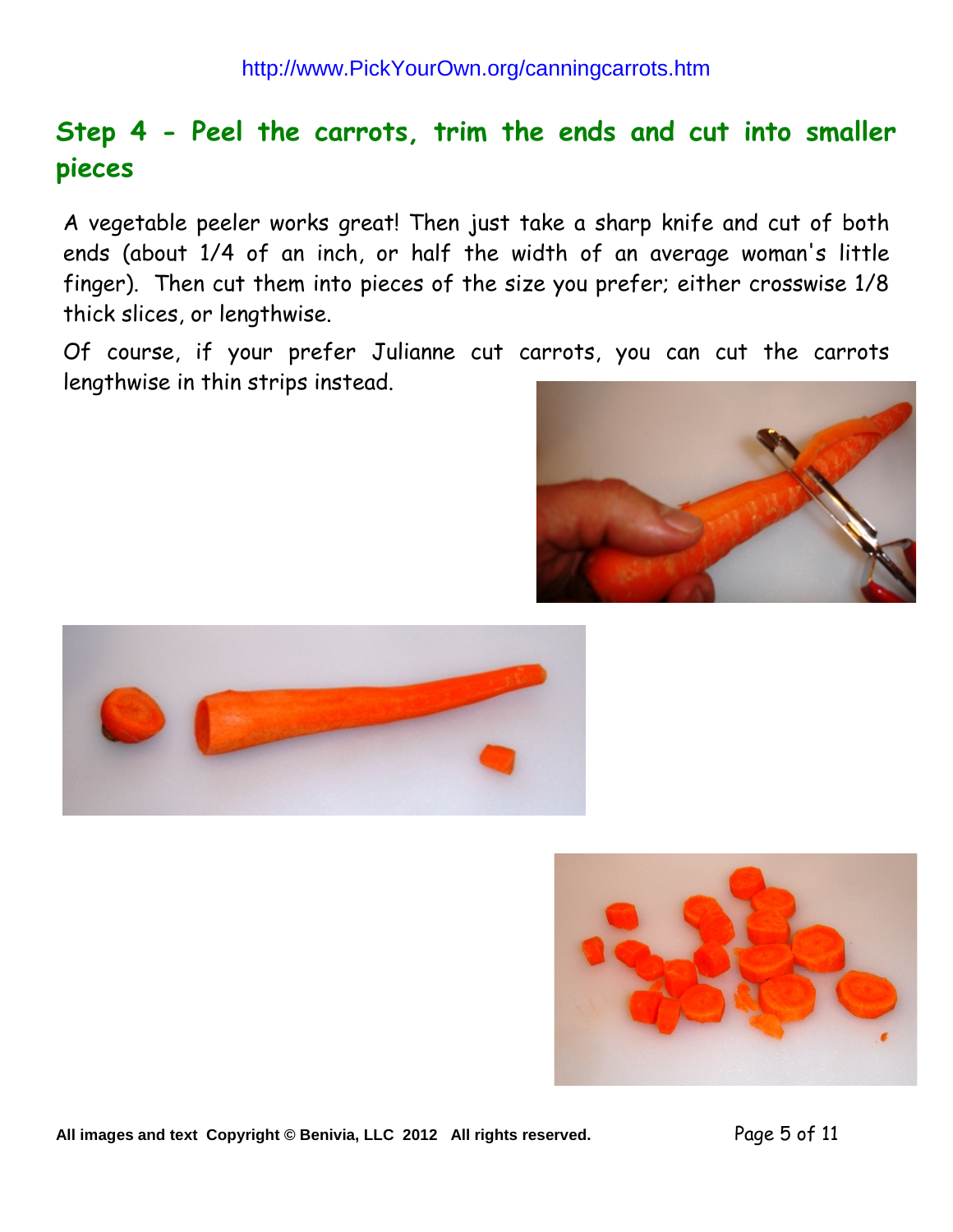## **Step 5 - Cook the carrots for 5 minutes**

This is called "hot packing" because we cook the carrots briefly before packing them into the jars. Cover the carrots with boiling water; bring to boil and simmer for 5 minutes.



## **Step 6 - Pack the jars and pour boiling water into each packed jar**

Fill jars, leaving 1-inch of headspace. Pack the jars fairly tightly, but be sure to leave 1 inch of space at the TOP of the jar. That is called "headspace" and is needed for expansion during heading. Use a ladle or pyrex measuring cup to

carefully fill each packed jar with water from pot of boiling water that they were cooked in. The carrots should be covered and there should still be 1 inch of airspace left in the top of each jar. Be careful not to burn yourself, (or anyone else - children should be kept back during this step!)

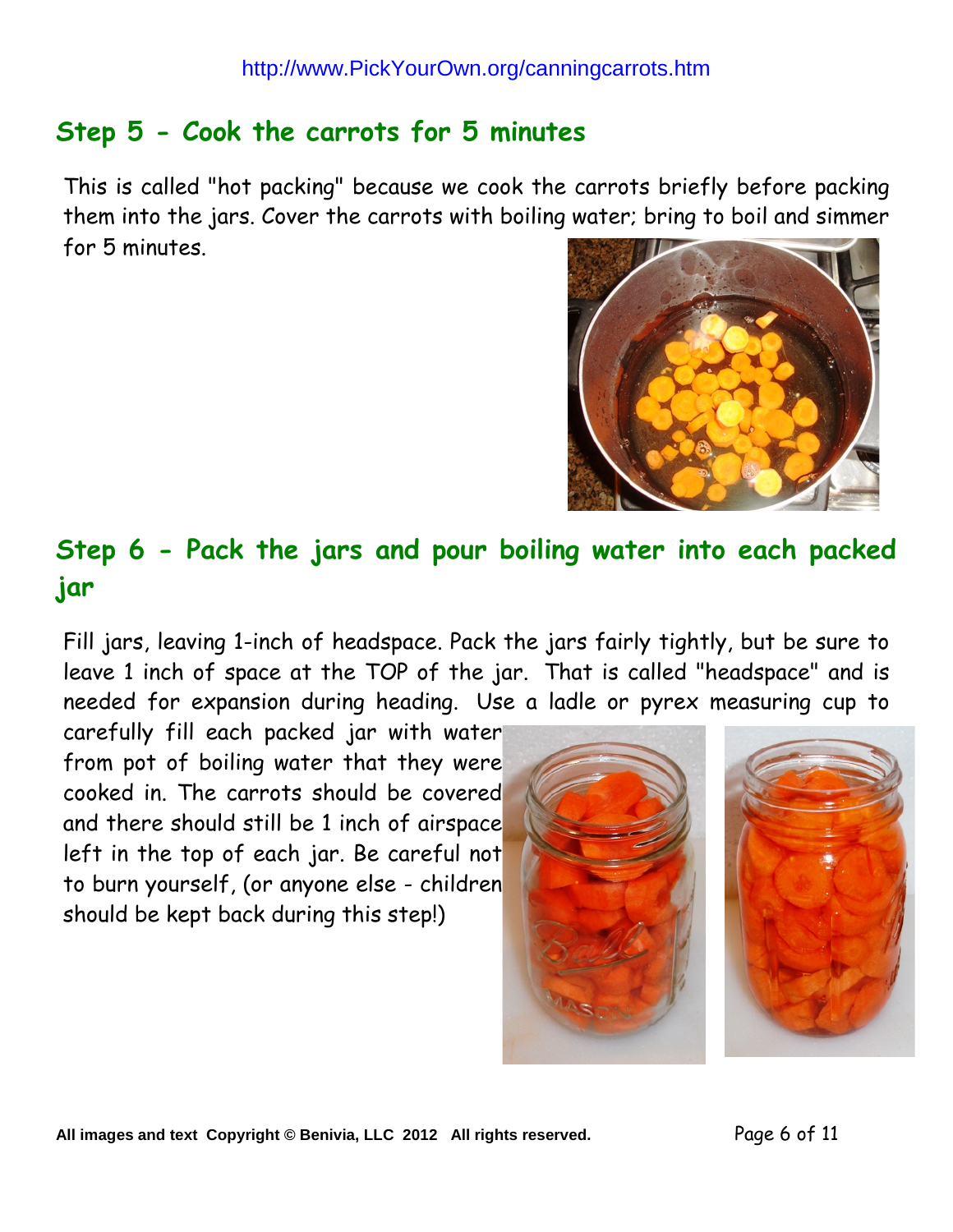#### **Step 7 - Put the lids and rings on**

Put the lids on each jar and seal them by putting a ring on and screwing it down snugly (but not with all your might, just "snug").

## **Step 8 - Put the jars in the canner and the lid on the canner (but still vented)**

Using the jar tongs, put the jars on the rack in the canner. By now the water level has probably boiled down to 3 inches. If it is lower than that, add more hot tap water to the canner. When all the jars that the canner will hold are in, out on the lid and twist it into place, but leave the weight off (or valve open, if you have that type of pressure canner).



#### **Step 9 - Let the canner vent steam for 10 minutes**

Put the heat on high and let the steam escape through the vent for 10 minutes to purge the airspace inside the canner.



## **Step 10 - Put the weight on and let the pressure build**

After 10 minutes of venting, put the weight on and close any openings to allow the pressure to build to 11 pounds.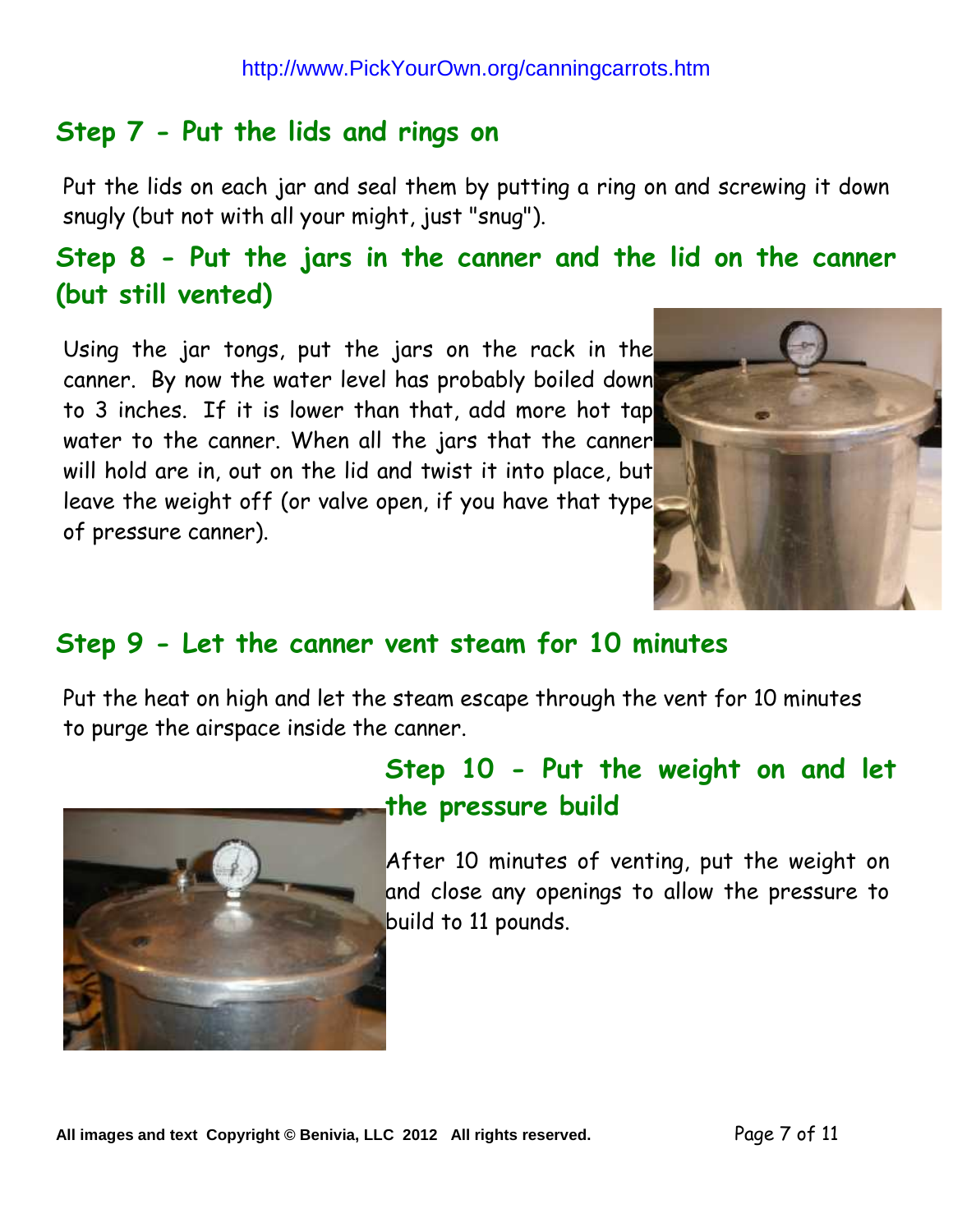#### **Step 11 - Process for 25 minutes**

Once the gauge hits 10 pounds, start your timer going - for 25 minutes. Adjust the heat, as needed, to maintain 10 pounds of pressure.

Note: the chart below will help you determine the right processing time and pressure, if you have a different type of canner, or are above sea level.

It is important to learn how to operate your pressure canner by reading the owner's manual that came with your particular canner. If you can not find your owner's manual, you can obtain find one online: Here is where to find some common manufacturer's manuals: [Presto canner manuals](http://www.pickyourown.org/PYO.php?URL=http%3A%2F%2Fwww.gopresto.com/products/manuals.php)

or by contacting the company that made your canner. Give the model number to the manufacturer, and they will send you the right manual. Click here for more information about pressure [canners and a variety of models you can order.](http://www.pickyourown.org/pressure_canners.htm)

|  |  |  |  | Recommended process time for carrots in a dial-gauge pressure canner. |
|--|--|--|--|-----------------------------------------------------------------------|
|--|--|--|--|-----------------------------------------------------------------------|

|          |                  | Canner Pressure (PSI) at Altitudes: |                    |  |
|----------|------------------|-------------------------------------|--------------------|--|
| Jar Size | Process Time     | $0 - 2,000$ ft                      | 2,000 ft - 4000 ft |  |
| Pints    | $25 \text{ min}$ | 11 <sub>lb</sub>                    | 12 <sub>1b</sub>   |  |
| Quarts   | 30               | 11 <sub>lb</sub>                    | 12 <sub>1b</sub>   |  |

Recommended process time for Carrots in a weighted-gauge pressure canner.

|          |                     | Canner Pressure (PSI) at Various Altitudes |                  |  |
|----------|---------------------|--------------------------------------------|------------------|--|
| Jar Size | <b>Process Time</b> | $0 - 1,000$ ft                             | Above 1,000 ft   |  |
| Pints    | $25$ min            | 10 <sub>h</sub>                            | 15 <sub>1b</sub> |  |
| Quarts   | 30                  | 10 <sub>lb</sub>                           | 15 <sub>1b</sub> |  |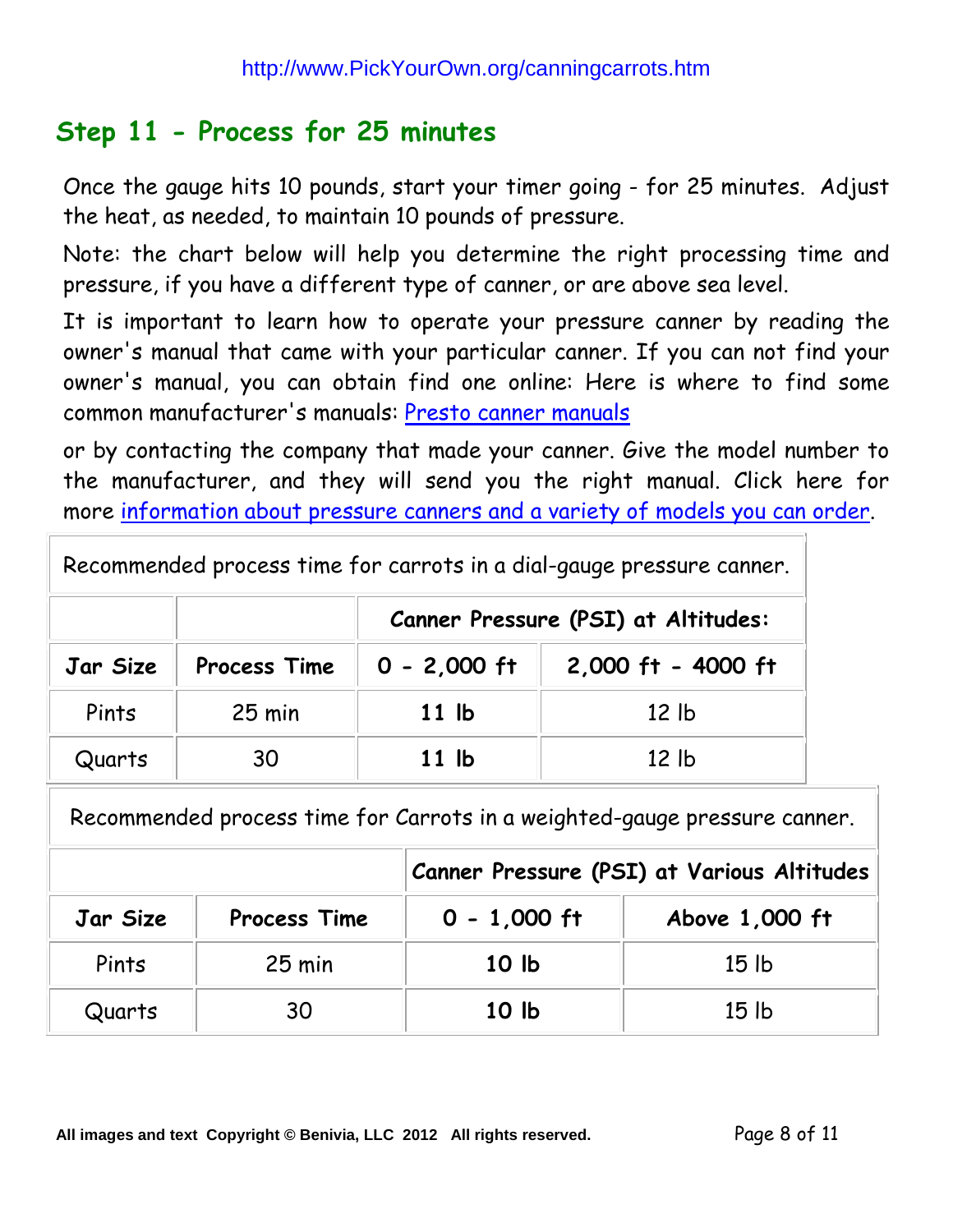## **Step 12 - Turn off the heat and let it cool down**

When the processing time from the chart above is up, turn off the heat, and allow the pressure canner to cool and the pressure to drop to zero before opening the canner. Let the jars cool without being jostled. After the pressure

drops to zero (usually, you can tell but the "click" sound of the safety release vents opening, as well as but the gauge. Let the pressure in the canner drop to zero by itself. This may take 45 minutes in a 16-quart canner filled with jars and almost an hour in a 22-quart canner. If the vent is opened before the pressure drops to zero OR if the cooling is rushed by running cold water over the canner, liquid will be lost from the jars. Too rapid cooling causes loss of liquid in the jars!



## **Step 13 - Remove the jars**

Lift the jars out of the water and let them cool on a wooden cutting board or a towel, without touching or bumping them in a draft-free place (usually takes overnight), here they won't be bumped. You can then remove the rings if you like, but if you leave them on, at least loosen them quite a bit, so they don't rust in place due to trapped moisture. Once the jars are cool, you can check that they are sealed verifying that the lid has been sucked down. Just press in the center, gently, with your finger. If it pops up and down (often making a popping sound), it is not sealed.



If you put the jar in the refrigerator right away, you can still use it. Some people replace the lid and reprocess the jar, then that's a bit iffy. If you heat the contents back up, re-jar them (with a new lid) and the full time in the canner, it's usually ok. You're done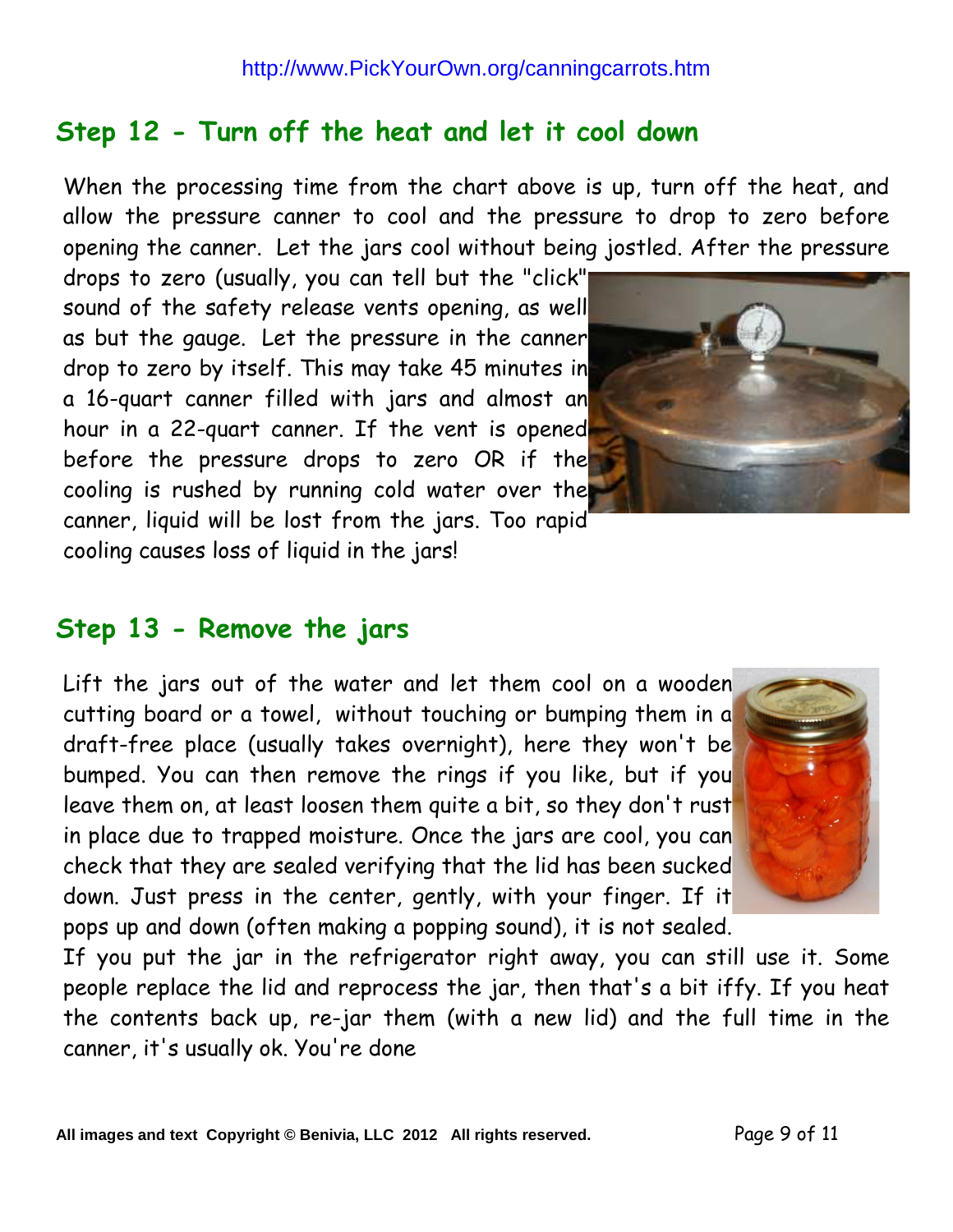# **Frequently Asked Questions**

Q. Is it safe to can carrots in a traditional water bath? If so how long do you do process them?

A. The answer, quite simply is no. Quoting from the Ohio State University [Extension's Fact Sheet:](http://www.pickyourown.org/PYO.php?URL=http%3A%2F%2Fohioline.osu.edu/hyg-fact/5000/5344.html)

"Pressure canning is the only safe method for home canning vegetables. Clostridium botulinum is the bacterium that causes botulism food poisoning in low-acid foods, such as vegetables. The bacterial spores are destroyed only when the vegetables are processed in a pressure canner at 240 degrees Fahrenheit (F) for the correct amount of time.

Clostridium botulinum is the bacterium commonly found in vegetables and meats. It is harmless until it finds itself in a moist, low-acid, oxygen-free environment or a partial vacuum. Under these conditions, the bacterium can grow and produce toxins dangerous to people and animals.

Do not process (low acid) vegetables using the boiling water bath because the botulinum bacteria can survive that method.

And Clemson University provides these questions and answers:

**Can fruits and vegetables be canned without heating if aspirin is used?** No. Aspirin should not be used in canning. It cannot be relied on to prevent spoilage or to give satisfactory products. Adequate heat treatment is the only safe procedure.

**Is it safe to can carrots in a boiling water bath if vinegar is used?** No. Recommended processing methods must be used to assure safety. Recommended processing times cannot be shortened if vinegar is used in canning fresh vegetables. (This does not refer to pickled vegetables.)

Salt and sugar are not preservatives for vegetables: they are added to stabilize and improve flavor, but will not prevent spoilage.